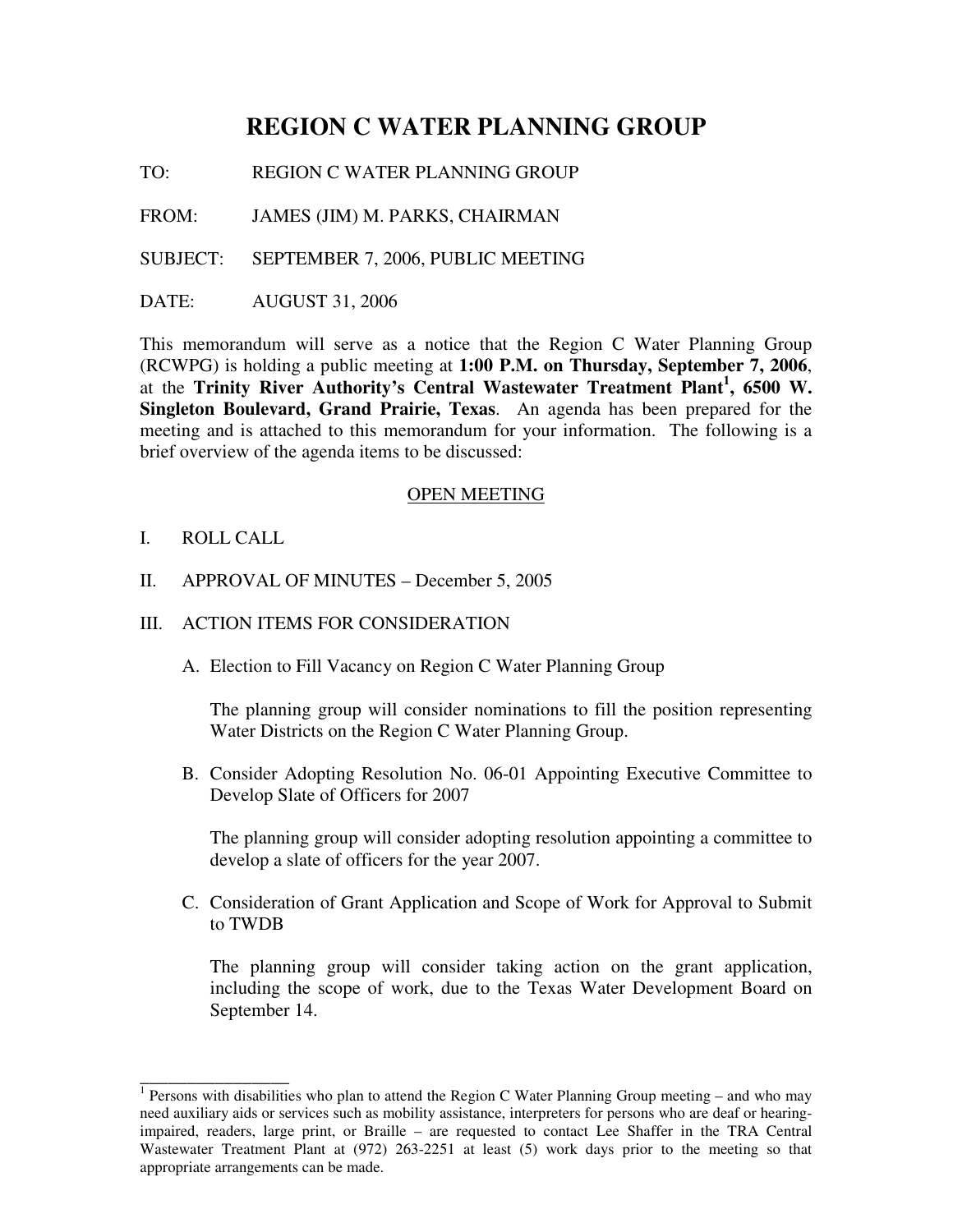D. Selection of Consulting Team

The planning group will consider taking action on the selection of the consulting team for the 2007-08 biennium.

### IV. DISCUSSION ITEMS

A. Review of Bylaws

The planning group will discuss the idea of reviewing the bylaws and clarifying them as appropriate.

B. Schedule

The consultants will update the planning group on the proposed schedule.

C. Member Terms Expiring in 2006

The planning group will discuss the list of members whose terms are expiring at the end of November 2006.

#### V. OTHER DISCUSSION

- A. Updates from the Chair
- B. Report from Regional Liaisons
- C. Report from TWDB
- D. Confirmation Date and Location of Next Meeting
- E. Other Discussion
- F. Acknowledgement of Guests
- G. Public Comments

## VI. ADJOURNMENT

The following items are enclosed with this memorandum:

- 1. RCWPG Agenda September 7, 2006
- 2. RCWPG Minutes December 5, 2005

cc: Mr. Steve Berry, Designated Alternate for Elaine Petrus Mr. Warren Brewer, Designated Alternate for Danny Vance Mr. Frank Crumb, Designated Alternate for Dale Fisseler Mr. Bill Ceverha, Designed Alternate for Marsh Rice Mr. Don Callaway, Designated Alternate for Robert Scott Mr. Tim Fisher, Designated Alternate for Howard Martin Judge Derrell Hall, Designated Alternate for G. K. Maenius